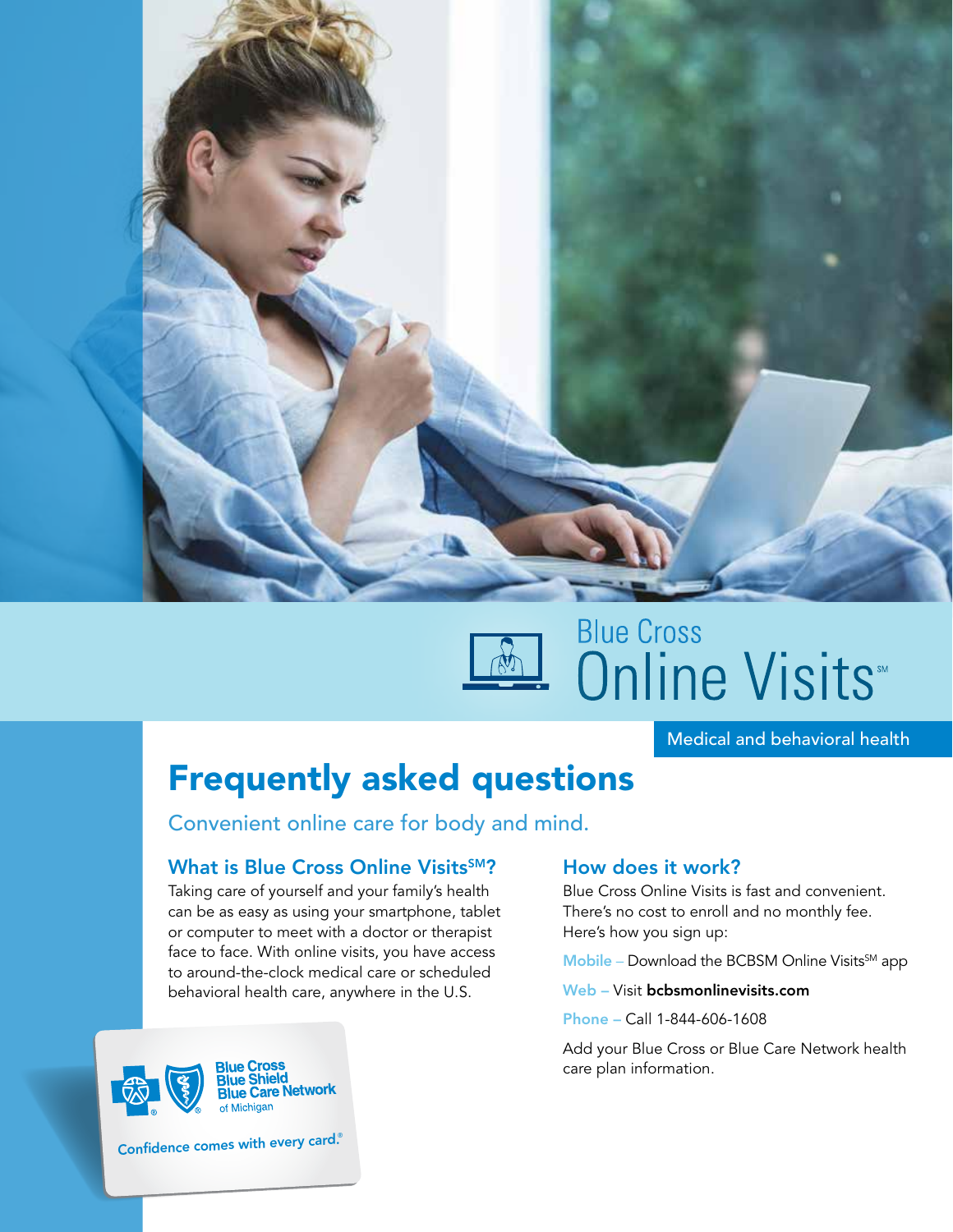

# What medical illnesses can be treated online?

When you can't get to your doctor's office, you can talk to an online doctor about minor illnesses such as:

- Sinus and respiratory infections
- Cold and flu
- Painful urination
- Eye irritation or redness
- Sore throat

If your life is at risk, please call 911 or go to the nearest emergency room.

# What behavioral health concerns does online visits address?

You can speak with a therapist or psychiatrist if you're struggling with challenges such as anxiety, depression and grief. Therapists use talk therapy, while psychiatrists manage medications.

#### How do I have an online visit?

- 1. Launch the online visits app or website, and log in to your account.
- 2. Choose a service: *Medical, Therapy* or *Psychiatry*.
- 3. Pick a doctor or begin a scheduled visit and enter your payment information.
- 4. Meet with the doctor or therapist online.
- 5. Get a prescription, if appropriate, sent to a local pharmacy.
- 6. Send an optional visit summary to your primary care doctor or other health care provider at the end of your online visit.

#### How long does an online visit take?

For medical visits, you can see a doctor and get a prescription, if necessary, in usually less than 15 minutes. The average time spent with a doctor is 10 minutes, but a visit may last as long as needed.

Therapy visits are scheduled for 45 minutes. Psychiatry visits are 45 minutes for the initial visit; follow-up visits are 15 minutes.

#### Do I need to make an appointment?

Medical care is available 24 hours a day, seven days a week without an appointment.

Behavioral health visits are available by appointment only.

- Therapy is available from 7 a.m. to 11 p.m. for adults and children 10 and over.
- Psychiatrists set their own hours and some may also offer evening or weekend appointments. Visits are for adults age 18 and over.

#### How much does it cost?

Medical visits are \$49 or less, based on your cost share. If you have a plan with a copay, it's generally equal to or less than what you pay for a primary care office visit.

Costs for behavioral health visits vary depending on the type of provider and the services you receive. Your cost share is based on your existing outpatient behavioral health benefits.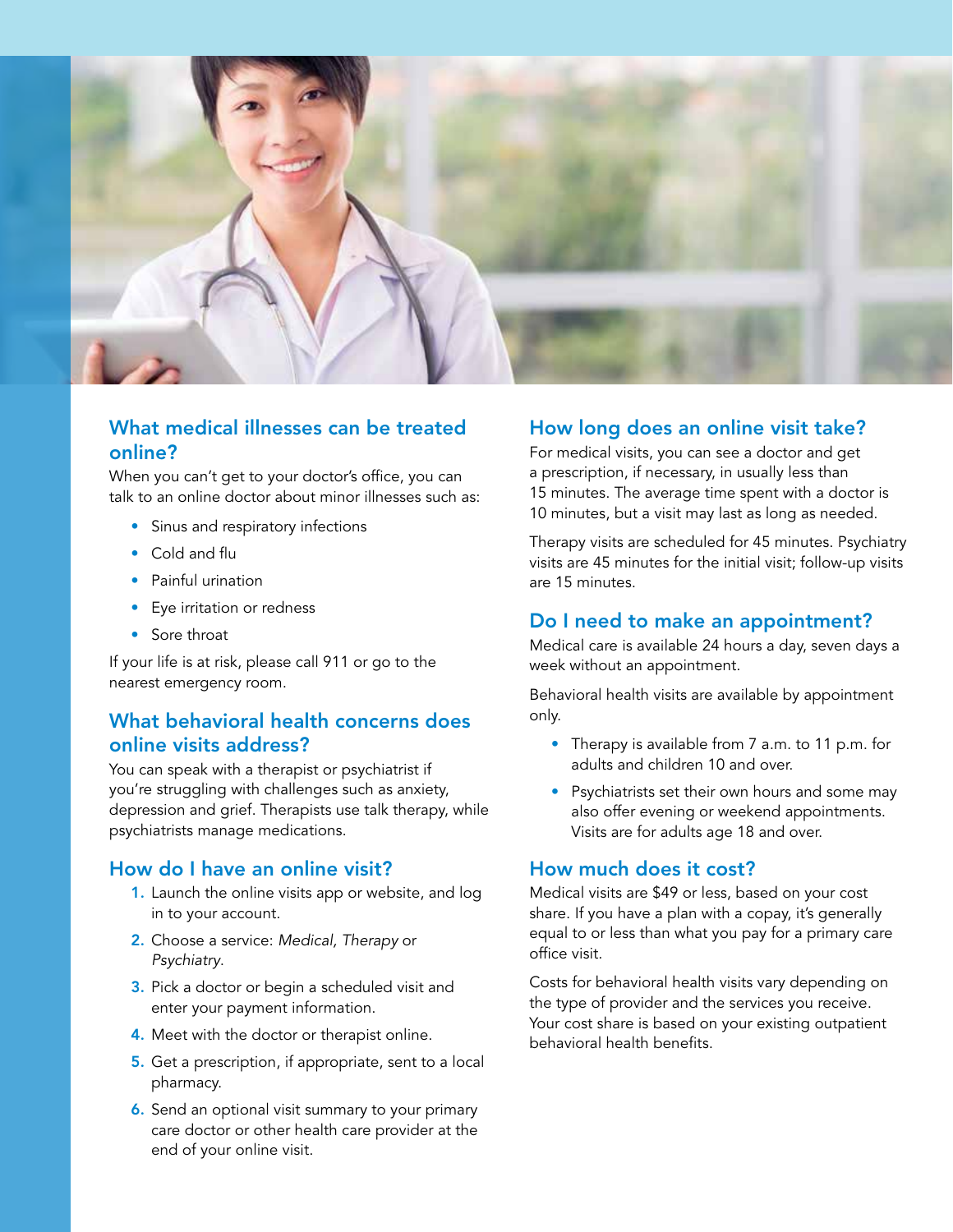# Will I get a prescription during a visit?

Prescriptions may be written at the doctor's discretion. If a prescription is appropriate, the doctor will send an electronic prescription to a pharmacy you choose. Make the most of your benefits by choosing an innetwork pharmacy. You'll pay for the prescription at the pharmacy according to your pharmacy benefit.

Doctors won't prescribe controlled substances.

# What kind of doctors and therapists will I see?

They're all specially trained in online visits. You can read their profiles to learn more about them such as languages they speak and other experience.

Doctors have an average of 15 years practicing medicine and are U.S. board-certified. They have experience in areas such as pediatrics, family medicine and emergency care. Psychiatrists are board-certified in psychiatry or neurology.

The masters- and doctoral-level therapists are psychologists, licensed clinical social workers, marriage and family therapists and professional counselors. They're licensed and credentialed in the state where you're having a visit.

# Will a doctor provide medical forms or back to school notes?

If appropriate, doctors may provide back-to-work or school notes. You can print these at the end of your visit. Telehealth doctors can't provide federal or state forms that require in-person evaluations (for example, Family Medical Leave Act, disability, handicap parking permits).

# Can my children or spouse use online visits?

Yes. Parents and guardians can add children younger than age 18 to their account and have medical visits on their behalf.

Spouses and adult children over 18 can create their own account using the BCBSM Online Visits app or going to bcbsmonlinevisits.com.

# What if I need help with my online visits account or an online visit?

If you have questions or need help with your Blue Cross Online Visits account or an online visit, please call 1-844-606-1608, 24 hours a day, seven days a week.

Blue Cross Blue Shield of Michigan and Blue Care Network are nonprofit corporations and independent licensees of the Blue Cross and Blue Shield Association.

Remember to coordinate all care with your primary care doctor. Online visits are powered by American Well®, an independent company that provides online visits for Blue Cross and BCN members.